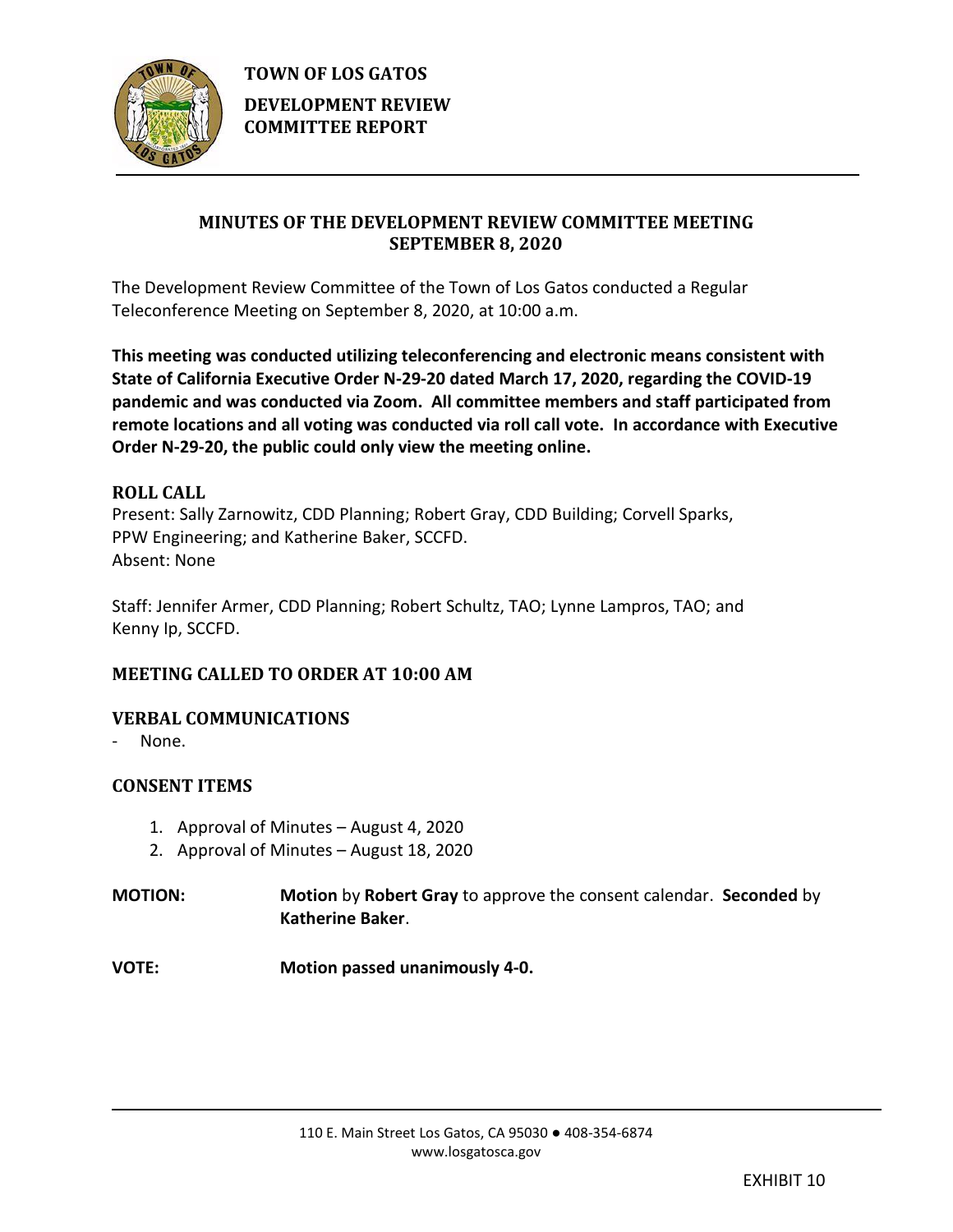## PAGE **2** OF **4** DEVELOPMENT REVIEW COMMITTEE MINUTES OF SEPTEMBER 8, 2020

## **PUBLIC HEARINGS**

## 3. 15 Loma Alta Avenue

Architecture and Site Application S-19-023

Requesting approval for demolition of an existing single-family residence and construction of a new single-family residence with reduced setbacks on a nonconforming property zoned R-1:8. APN 532-29-073. PROPERTY OWNER: BAB Investment Group LLC APPLICANT: Babak Homayouni PROJECT PLANNER: Jennifer Armer

Jennifer Armer, Senior Planner, presented the staff report.

### Opened Public Comment.

#### Bahar Masarati

She is a member of the architectural team for the project, speaking on behalf of the request. The proposed project is a two-story house which is smaller than the maximum allowed. It is a three-bedroom, three-bathroom, with below grade square footage. The style is an up-to-date take on the Victorian style, designed to make sure that it fits with the privacy and beauty of the immediate neighborhood, including the Oak trees and views. Being on a corner lot, garage access is taken from Panghetti, so that the Loma Alta Avenue side would remain as a beautiful façade.

#### James Lyon

He is a neighbor and has submitted written comments. He appreciates the reductions made to the project, but does not believe that his concerns about the compatibility of the modern style, materials, and height of the plates and steeply pitched metal roof with the historic enclave of single story bungalows on this side of the street, have been adequately addressed by the applicant. The comparable designs provided by the applicant are not in the neighborhood.

### Constance Christodulis

She is a neighbor. She appreciates the reductions made to the project and understands the need for more square footage, but has concerns about her partially distorted view of the mountains, the overall height, and the compatibility of the modern style with the traditional styles in the neighborhood.

### Rick Rutter

He is a neighbor and has submitted written comments. He has concerns about the compatibility of the modern style with the historic homes in the vicinity, the size and height, and the privacy presented by the second floor, with the neighborhood.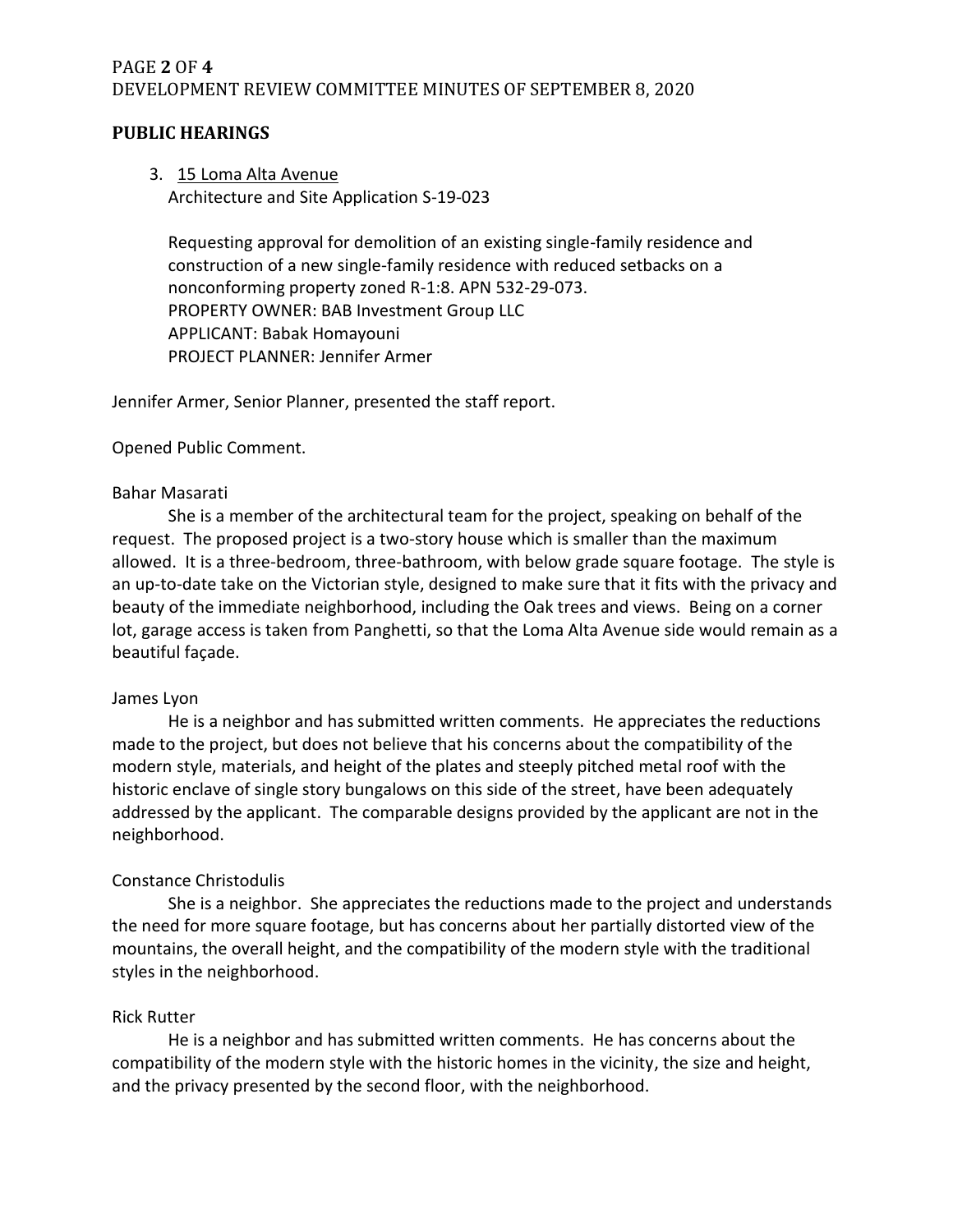## PAGE **3** OF **4** DEVELOPMENT REVIEW COMMITTEE MINUTES OF SEPTEMBER 8, 2020

### Kelly Luoma

She is an adjacent neighbor and would welcome a new home on the lot as the current property is in poor condition. She is asking for something more reasonable for the size of the lot. The current project size, scale, and design are not compatible with the existing homes and the comparable designs provided by the applicant are not in the neighborhood. The project blocks sunset and skyscape views from her backyard and she has privacy concerns.

#### Bahar

She is a member of the architectural team for the project making closing comments on behalf of the request. Most of the concerns have been addressed in the written description submitted for the project. There is no longer a deck posing direct privacy concerns to the neighbor. For the views, diagrams were provided addressing neighbors' concerns from their yards. For the style of the house, it is not ultra-modern in that it is not composed of steel, concrete, or large glazing. The Victorian style would not be a copy but would use elements of Victorian styles and existing homes in the neighborhood, as described in the project description.

#### Babak Homayouni

He is the owner. Asked about the size of the home, he states that the project originally proposed a larger size home, but that reductions to the height and square footage of the proposed project were made.

Closed Public Comment.

Committee members discussed the matter.

**MOTION: Motion** by **Robert Gray** to continue to September 22, 2020 to allow the applicant to further respond to the concerns of the neighbors voiced at the hearing regarding size, height, and style. **Seconded** by **Kathy Baker**.

**VOTE: Motion passed unanimously 4-0.**

### **OTHER BUSINESS**

None

**ADJOURNMENT** The meeting adjourned 10:36 a.m.